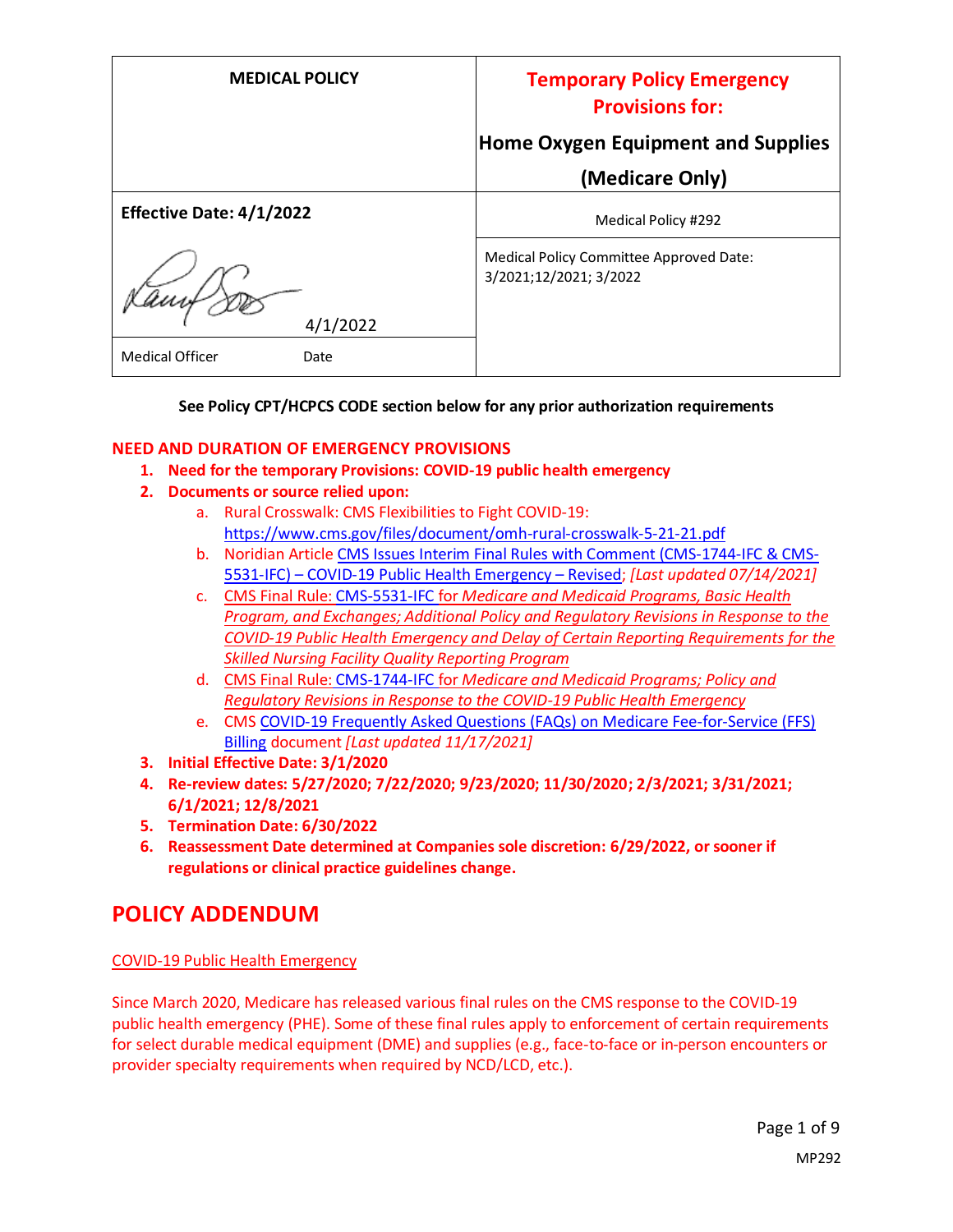## **Home Oxygen Equipment and Supplies**

## **(Medicare Only)**

*"For the duration of this PHE for the COVID-19 PHE, it is in the best interest of patients, health care professionals and suppliers to limit face-to-face encounters and avoid exposure of vulnerable Medicare beneficiaries to COVID-19. Therefore, on an interim basis, we are finalizing that to the extent an NCD or LCD (including policy articles) would otherwise require a face-toface or in-person encounter for evaluations, assessments, certifications or other implied face-toface services, those requirements would not apply during the COVID-19 PHE."* 1

Thus, telehealth (telemedicine) visits would satisfy any face-to-face or in-person requirements when noted in an NCD, LCD, or LCA.

*"Effective for claims with dates of service on or after March 1, 2020 and for the duration of this COVID-19 PHE, clinical indications for coverage found in respiratory, infusion pump, and therapeutic continuous glucose monitor NCDs or LCDs will not be enforced. These NCDs and LCDs include:*

- *Home Oxygen (NCD 240.2)*
- *Infusion Pumps (NCD 280.14)*
- *Continuous Positive Airway Pressure for Obstructive Sleep Apnea (NCD 240.4)*
- *Intrapulmonary Percussive Ventilator (NCD 240.5)*
- *Durable Medical Equipment Reference List (NCD 280.1) Only clinical indications for ventilators are not enforced*
- *Oxygen and Oxygen Equipment (L33797)*
- *Positive Airway Pressure Devices for the Treatment of Obstructive Sleep Apnea (L33718)*
- *Oral Appliances for the Treatment of Obstructive Sleep Apnea (L33611)*
- *Respiratory Assist Devices (L33800)*
- *Mechanical In-exsufflation Devices (L33795)*
- *High Frequency Chest Wall Oscillation (L33785)*
- *Nebulizers (L33370)*
- *Suction Pumps (L33612) – Only clinical indications for respiratory suction pumps (E0600) are not enforced*
- *Glucose Monitors (L33822) – Only clinical indications for Therapeutic Continuous Glucose Monitors (CGM) are not enforced*
- *External Infusion Pumps (L33794)"* 1

Treating practitioners and suppliers must still:

- Provide a standard written order (SWO) for all items.
- Ensure that the items or services are reasonable and necessary;
- Continue documenting the medical necessity for all services and the medical record must be sufficient to support payment for the services billed (i.e., the services were actually provided, were provided at the level billed, and were medically necessary);
- Make documentation available, upon request. $1$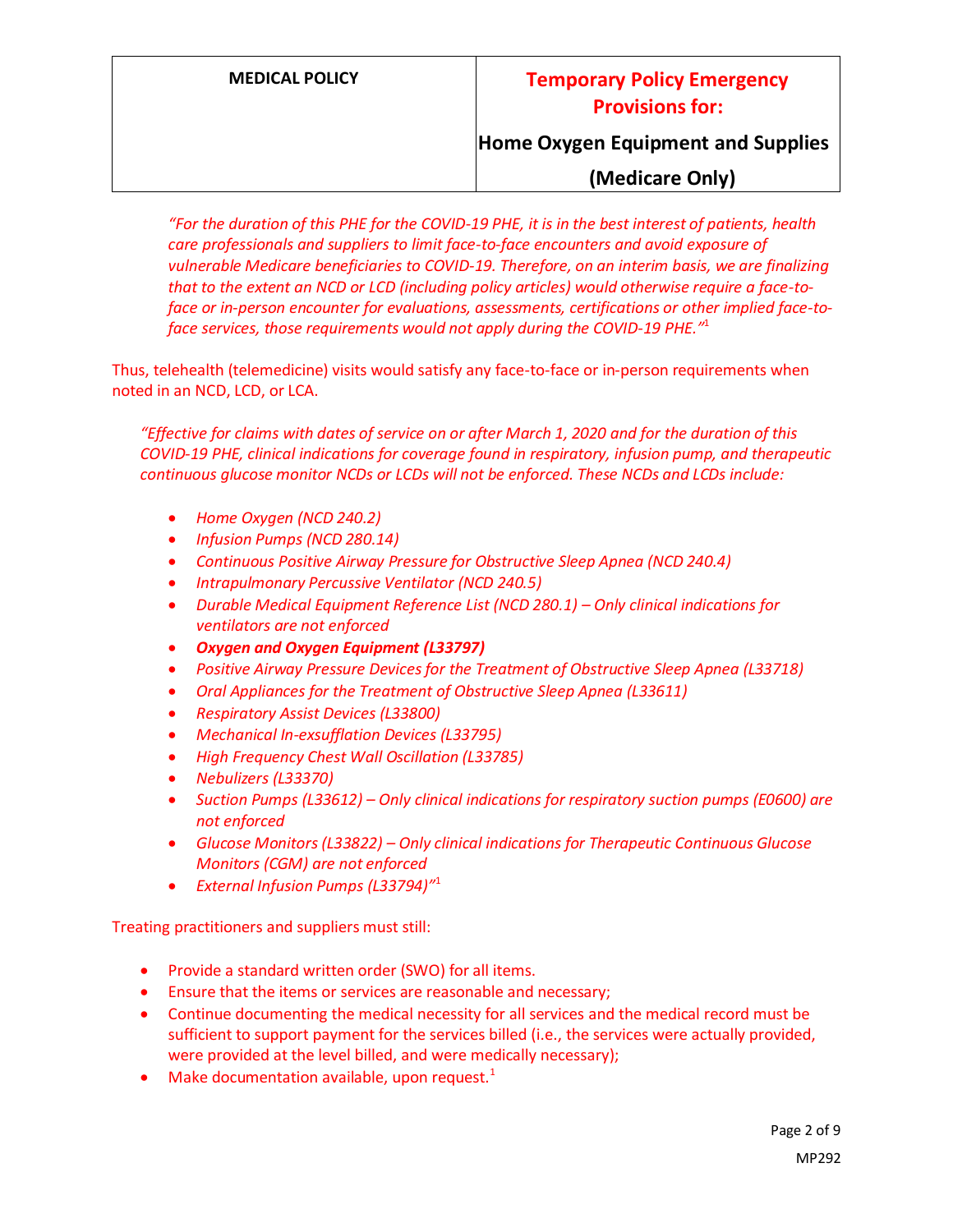**Home Oxygen Equipment and Supplies**

**(Medicare Only)**

While prior authorization and review will not be required for the items addressed by this medical policy, the [CMS-5531-IFC](https://www.cms.gov/files/document/covid-medicare-and-medicaid-ifc2.pdf) clarifies that the lack of enforcement of certain elements of NCDs and LCDs does **not** mean medical necessity requirements for items and services are waived during this PHE. This final rule serves to *"remind physicians, practitioners and suppliers that most items and services must be reasonable and necessary for the diagnosis or treatment of an illness or injury or to improve the functioning of a malformed body member to be paid under Part A or Part B of Title XVIII. Physicians, practitioners, and suppliers are required to continue documenting the medical necessity for all services. Accordingly, the medical record must be sufficient to support payment for the services billed..."*

# **SCOPE:**

Providence Health Plan, Providence Health Assurance, Providence Plan Partners, and Ayin Health Solutions as applicable (referred to individually as "Company" and collectively as "Companies").

# **APPLIES TO:**

Medicare Only

# **MEDICARE POLICY CRITERIA**

The following Centers for Medicare & Medicaid Service (CMS) guidelines should be utilized for medical necessity coverage determinations. Click the link provided in the table below to access applicable medical necessity criteria. All listed guidelines apply.

| <b>Service</b>                                 | <b>Medicare Guidelines</b>                                                                                          |
|------------------------------------------------|---------------------------------------------------------------------------------------------------------------------|
| Home Use of Oxygen<br>and Oxygen Equipment $-$ | For general medical necessity criteria for oxygen, as well as variable<br>factors that may affect blood gas values: |
| General Coverage<br>Guidance                   | National Coverage Determination (NCD) for Home Use of Oxygen<br>(240.2)                                             |
|                                                | The LCD below supplements this NCD, providing the same coverage                                                     |
|                                                | criteria, as well as providing further clarifying details.                                                          |
| Home Oxygen and                                | Supplemental information, including clarifications regarding criteria,                                              |
| Oxygen Equipment -                             | coding, and documentation requirements and oxygen accessories:                                                      |
| Supplemental                                   | Local Coverage Determination (LCD): Oxygen and Oxygen                                                               |
| Information - Initial                          | Equipment (L33797)                                                                                                  |
| Provision                                      |                                                                                                                     |
|                                                | See "Policy Guidelines" below                                                                                       |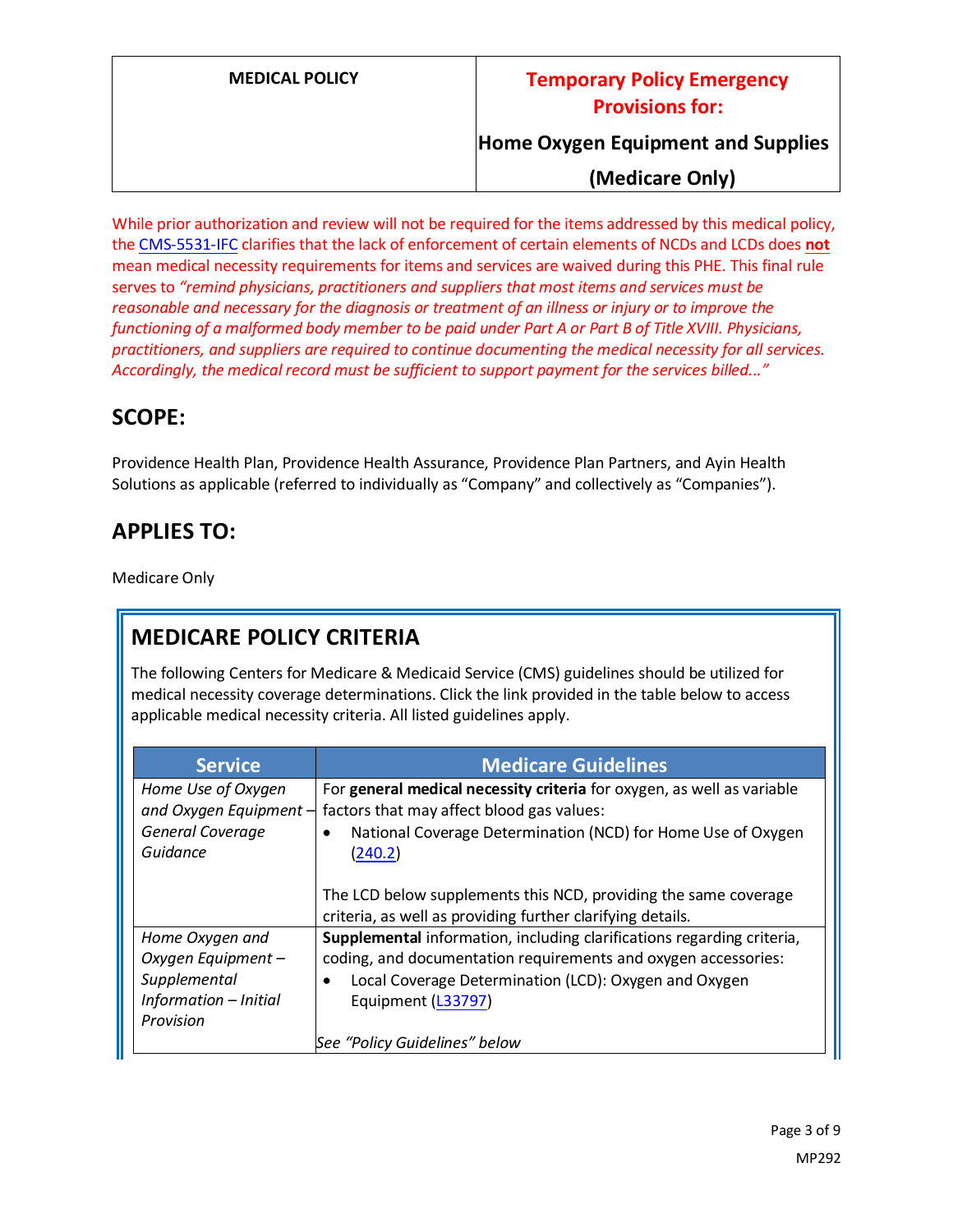## **Home Oxygen Equipment and Supplies**

**(Medicare Only)**

| Travel Oxygen                              | For travel situations, such as short-term travel (i.e., days or weeks) or                                |
|--------------------------------------------|----------------------------------------------------------------------------------------------------------|
| <b>Equipment and Spare</b>                 | for temporary relocation (e.g., snowbird) outside of the supplier's                                      |
| Tanks                                      | service area): Noridian web page for Travel Oxygen                                                       |
|                                            |                                                                                                          |
|                                            | For spare tanks: NCD for Durable Medical Equipment Reference List                                        |
|                                            | (280.1)                                                                                                  |
| Replacement of Oxygen                      | LCD: Oxygen and Oxygen Equipment (L33797) (See the                                                       |
| <b>Equipment (Excludes</b><br>Accessories) | "Certification" section to determine if repeat blood gas studies are<br>needed for a specific situation) |
|                                            | LCA: Oxygen and Oxygen Equipment- Policy Article (A52514) (See                                           |
|                                            | the "Reasonable Useful Lifetime (RUL) section for replacement of                                         |
|                                            | equipment when a member has both stationary and portable<br>oxygen equipment)                            |
|                                            | Note: The reasonable useful lifetime (RUL) for oxygen equipment is 5                                     |
|                                            | years. When the end date of the RUL occurs, a member may elect to                                        |
|                                            | obtain replacement equipment; however, the replacement must still be                                     |
|                                            | medically reasonable and necessary. It is important to advise the                                        |
|                                            | member that if the elect to obtain replacement equipment, their                                          |
|                                            | financial liability may increase due to the 36-month rental period                                       |
|                                            | starting over.                                                                                           |
|                                            | See "Policy Guidelines" below                                                                            |
|                                            |                                                                                                          |

## **POLICY GUIDELINES**

### Initial Provision of Oxygen Equipment

In addition to other requirements, coverage of home oxygen equipment requires the member be tested in a "chronic stable state", rather than during a period of acute illness or an exacerbation of any underlying disease. All co-existing diseases or conditions that can cause hypoxia must be treated and the beneficiary must be in a chronic stable state before oxygen therapy is considered eligible for payment.<sup>2</sup>

#### Replacement of Oxygen Equipment

The reasonable useful lifetime (RUL) for oxygen equipment is 5 years. Replacement of this equipment *prior to* the 5-year RUL is eligible for coverage only in select situations (e.g., lost, stolen, irreparably damaged). Replacement when the 5-year RUL **ends** may be eligible for coverage when medically indicated (i.e., the member continues to use and benefit from the device).

Accessories are not subject to the 5-year RUL and replacement of these items may be warranted sooner.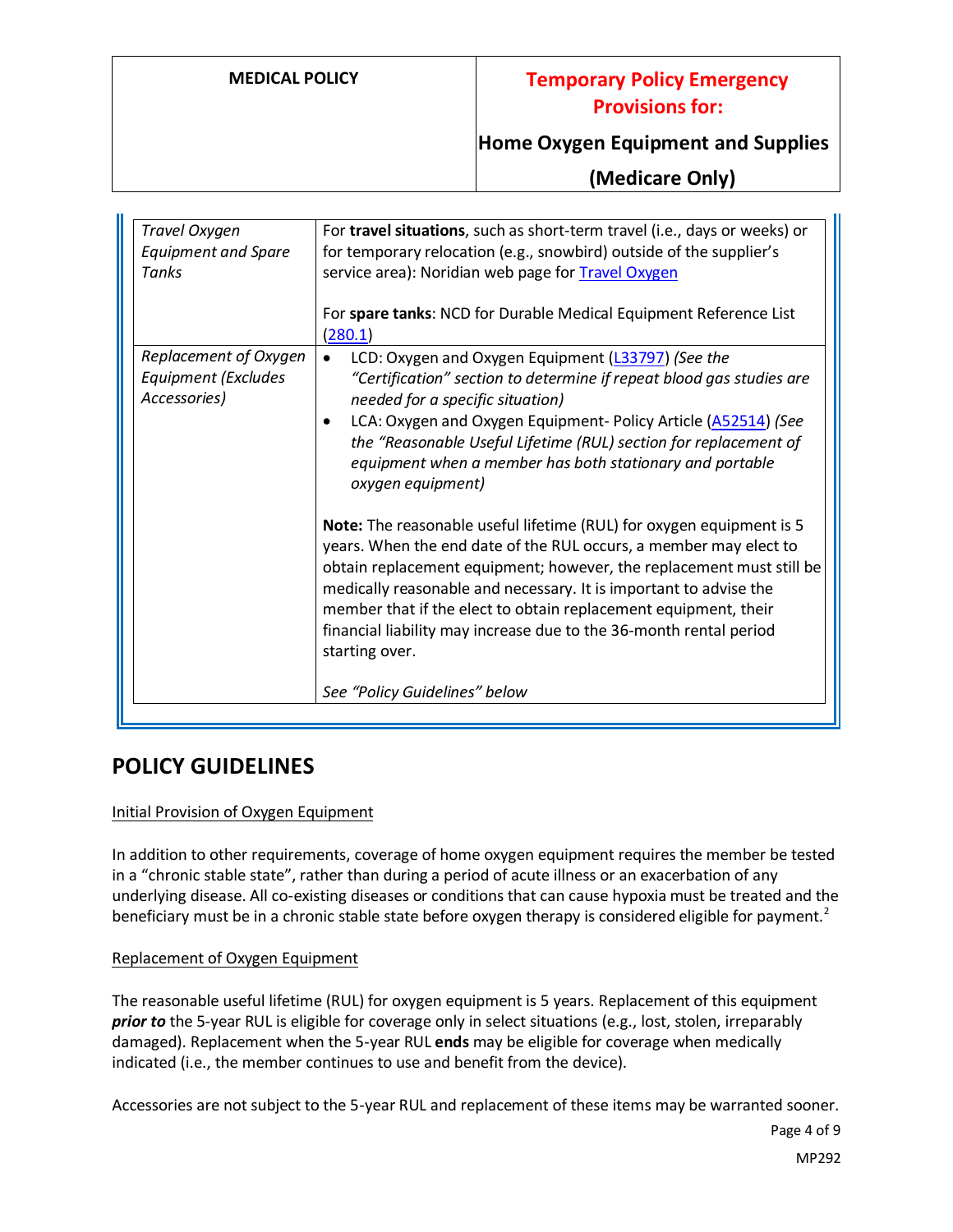**Home Oxygen Equipment and Supplies**

## **(Medicare Only)**

Replacement of items that are not irreparably worn or damaged and which continue to provide necessary therapeutic benefit for the member would not be considered medically reasonable or necessary because the replacement serves essentially the same purpose as equipment already available to the beneficiary, even if the minimum 5-year reasonable useful lifetime (RUL) for an item is met.<sup>4,5</sup> Therefore, an individual simply having a particular piece of oxygen equipment for 5-years does not automatically warrant or justify replacement. It must be determined that the existing equipment does not sufficiently meet the clinical and therapeutic needs for the member.

Replacement of oxygen equipment *prior to* the 5-year RUL period being reached:

#### If due to **irreparable** *wear*:

- Medicare expects *rented* equipment to remain in good working order for the entire RUL of the equipment. Therefore, if the equipment does not last for the entire 5-year RUL, the supplier must replace the equipment at no charge.
- For *member-owned* equipment, coverage for replacement equipment is not allowed prior to the 5-year RUL for irreparable *wear* per Medicare statute.

#### If due to **change in patient medical condition**:

- Replacement of rented or member-owned equipment may be warranted if:
- 1. The current item(s) can no longer meet the patient's therapeutic medical needs; **and**
- 2. It is the least costly option to replace the equipment in order to meet the patient's medical needs (rather than repair or reconfigure with available options).

Replacement of oxygen equipment *after* the 5-year RUL period is reached due to irreparable *wear OR replacement at any time* due to *theft, loss*, or irreparable *damage*:

- If the 5-year RUL of the equipment is reached, replacement must still be medically reasonable and necessary:
	- o The member must be regularly using the equipment as prescribed; and,
	- o The equipment continues to provide the needed therapeutic benefit.
		- For irreparably *worn* devices, documentation must support the current device no longer meets the therapeutic medical needs of the member and cannot be repaired to a state where it can provide the needed therapeutic benefit (e.g., it is not cost effective to repair the current device).
		- For lost, stolen, or irreparably *damaged* devices, documentation of the specific incident of irreparable damage or a written explanation regarding the loss (e.g., details around circumstances of the loss, a police report for stolen items, etc.).

To safeguard member financial liabilities, it is recommended the member be advised of and understands that the provision of a replacement oxygen equipment will result in new member financial liability due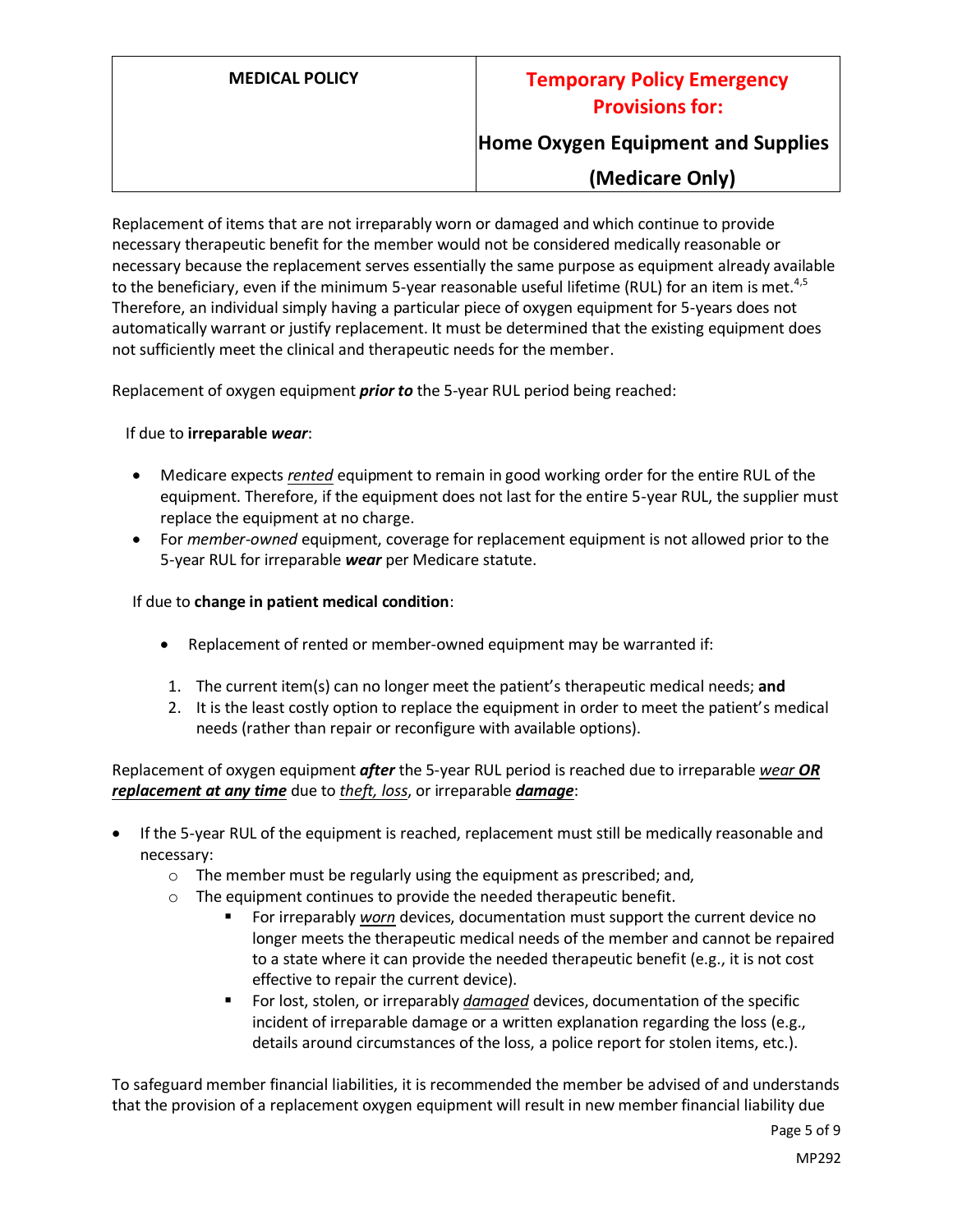## **Home Oxygen Equipment and Supplies**

**(Medicare Only)**

to a new 36-month payment period starting again. If it is unknown whether or not the member is aware of this re-initiated financial out-of-pocket, the health plan may attempt to reach the member to confirm this is understood.

Accessories or replacement components of PAP or RAD equipment are not subject to the 5-year RUL and may be replaced prior to the end of the RUL period.

## **BILLING GUIDELINES**

#### General

See associated local coverage article (LCA) for related coding and billing guidance:

• LCA: Oxygen and Oxygen Equipment- Policy Article [\(A52514\)](https://www.cms.gov/medicare-coverage-database/details/article-details.aspx?articleId=52514)

#### Rental vs. Purchase

Many home oxygen equipment items are eligible for **rental** only. Purchased oxygen equipment is statutorily non-covered. *(LCA A52514 and Medicare Claims Processing Manual, Chapter 20 - Durable Medical Equipment, Prosthetics, Orthotics, and Supplies [DMEPOS], §30.6 – [Oxygen and Oxygen](https://www.cms.gov/Regulations-and-Guidance/Guidance/Manuals/Downloads/clm104c20.pdf)  [Equipment](https://www.cms.gov/Regulations-and-Guidance/Guidance/Manuals/Downloads/clm104c20.pdf))*

Per Medicare guidelines, no payment is made for oxygen during months 37-60 of the rental period. However, equipment is not eligible for replacement until at least 5-years have passed **AND** replacement is warranted for a clinically indicated device (e.g., the member still uses and benefits from the equipment and their current equipment is not functional or is not functioning at a level sufficient for clinical benefit).

#### Multi-Function Home Ventilation Systems

If a member is on a multi-function home ventilation system (HCPCS E0467), no separate reimbursement is made for oxygen equipment. *(LCA A52514)*

## **CPT/HCPCS CODES**

| <b>Medicare Only</b>            |                                                                                    |  |
|---------------------------------|------------------------------------------------------------------------------------|--|
| No Prior Authorization Required |                                                                                    |  |
| Group 1 Codes                   |                                                                                    |  |
| E0424                           | Stationary compressed gaseous oxygen system, rental; includes container, contents, |  |
|                                 | regulator, flowmeter, humidifier, nebulizer, cannula or mask, and tubing           |  |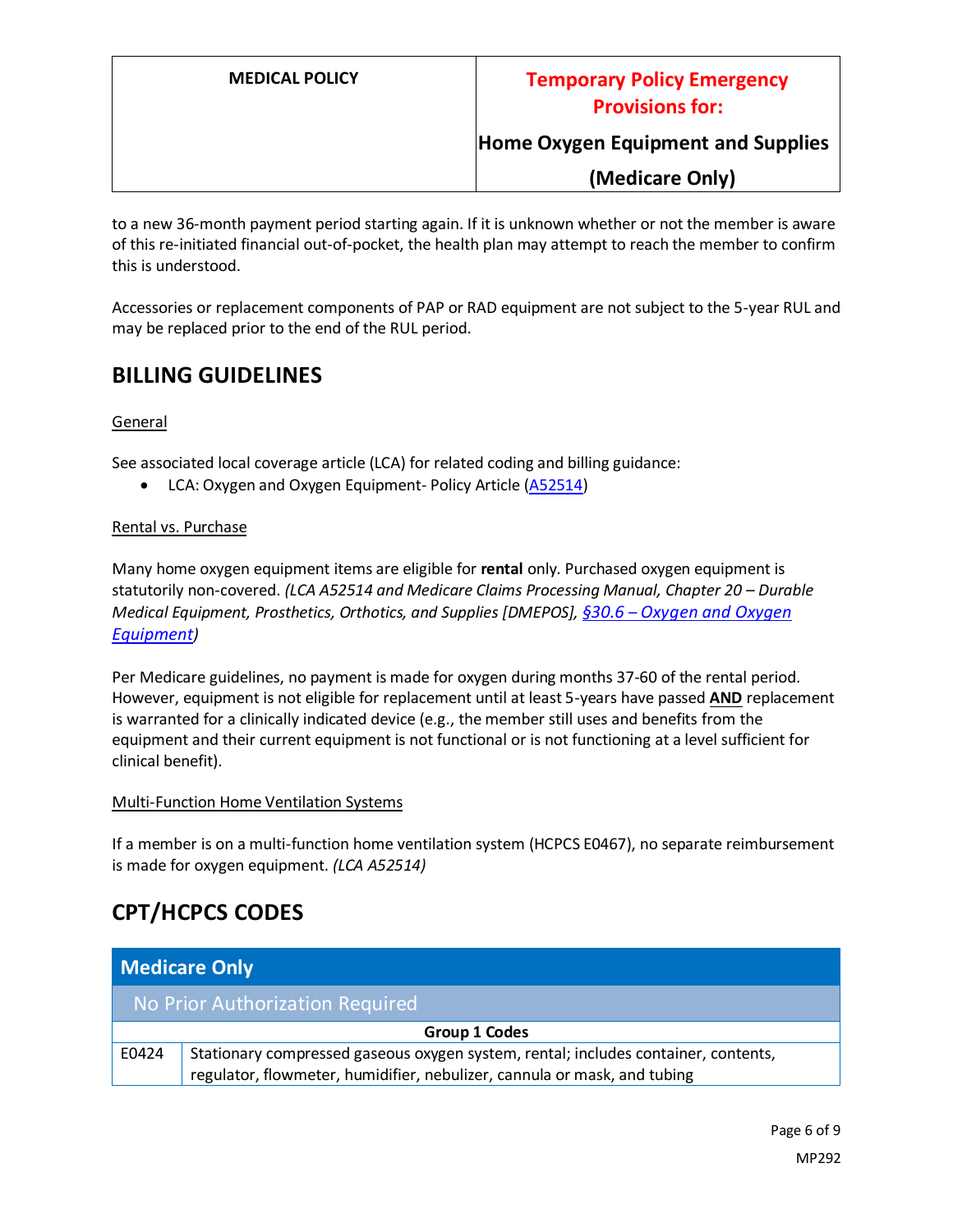# **Home Oxygen Equipment and Supplies**

# **(Medicare Only)**

| E0425 | Stationary compressed gas system, purchase; includes regulator, flowmeter, humidifier,       |
|-------|----------------------------------------------------------------------------------------------|
|       | nebulizer, cannula or mask, and tubing                                                       |
| E0430 | Portable gaseous oxygen system, purchase; includes regulator, flowmeter, humidifier,         |
|       | cannula or mask, and tubing                                                                  |
| E0431 | Portable gaseous oxygen system, rental; includes portable container, regulator, flowmeter,   |
|       | humidifier, cannula or mask, and tubing                                                      |
| E0433 | Portable liquid oxygen system, rental; home liquefier used to fill portable liquid oxygen    |
|       | containers, includes portable containers, regulator, flowmeter, humidifier, cannula or mask  |
|       | and tubing, with or without supply reservoir and contents gauge                              |
| E0434 | Portable liquid oxygen system, rental; includes portable container, supply reservoir,        |
|       | humidifier, flowmeter, refill adaptor, contents gauge, cannula or mask, and tubing           |
| E0435 | Portable liquid oxygen system, purchase; includes portable container, supply reservoir,      |
|       | flowmeter, humidifier, contents gauge, cannula or mask, tubing and refill adaptor            |
| E0439 | Stationary liquid oxygen system, rental; includes container, contents, regulator, flowmeter, |
|       | humidifier, nebulizer, cannula or mask, & tubing                                             |
| E0440 | Stationary liquid oxygen system, purchase; includes use of reservoir, contents indicator,    |
|       | regulator, flowmeter, humidifier, nebulizer, cannula or mask, and tubing                     |
| E0441 | Stationary oxygen contents, gaseous, 1 month's supply = 1 unit                               |
| E0442 | Stationary oxygen contents, liquid, 1 month's supply = 1 unit                                |
| E0443 | Portable oxygen contents, gaseous, 1 month's supply = 1 unit                                 |
| E0444 | Portable oxygen contents, liquid, 1 month's supply = 1 unit                                  |
| E0445 | Oximeter device for measuring blood oxygen levels non-invasively                             |
| E0447 | Portable oxygen contents, liquid, 1 month's supply = 1 unit, prescribed amount at rest or    |
|       | nighttime exceeds 4 liters per minute (lpm)                                                  |
| E1390 | Oxygen concentrator, single delivery port, capable of delivering 85 percent or greater       |
|       | oxygen concentration at the prescribed flow rate                                             |
| E1391 | Oxygen concentrator, dual delivery port, capable of delivering 85 percent or greater oxygen  |
|       | concentration at the prescribed flow rate, each                                              |
| E1392 | Portable oxygen concentrator, rental                                                         |
| E1405 | Oxygen and water vapor enriching system with heated delivery                                 |
| E1406 | Oxygen and water vapor enriching system without heated delivery                              |
| K0738 | Portable gaseous oxygen system, rental; home compressor used to fill portable oxygen         |
|       | cylinders; includes portable containers, regulator, flowmeter, humidifier, cannula or mask,  |
|       | and tubing                                                                                   |
|       | <b>Group 2 Codes: Accessories</b>                                                            |
| A4606 | Oxygen probe for use with oximeter device, replacement                                       |
| A4608 | Transtracheal oxygen catheter, each                                                          |
| A4615 | Cannula, nasal                                                                               |
| A4616 | Tubing (oxygen), per foot                                                                    |
| A4617 | Mouth piece                                                                                  |
| A4619 | Face tent                                                                                    |
| A4620 | Variable concentration mask                                                                  |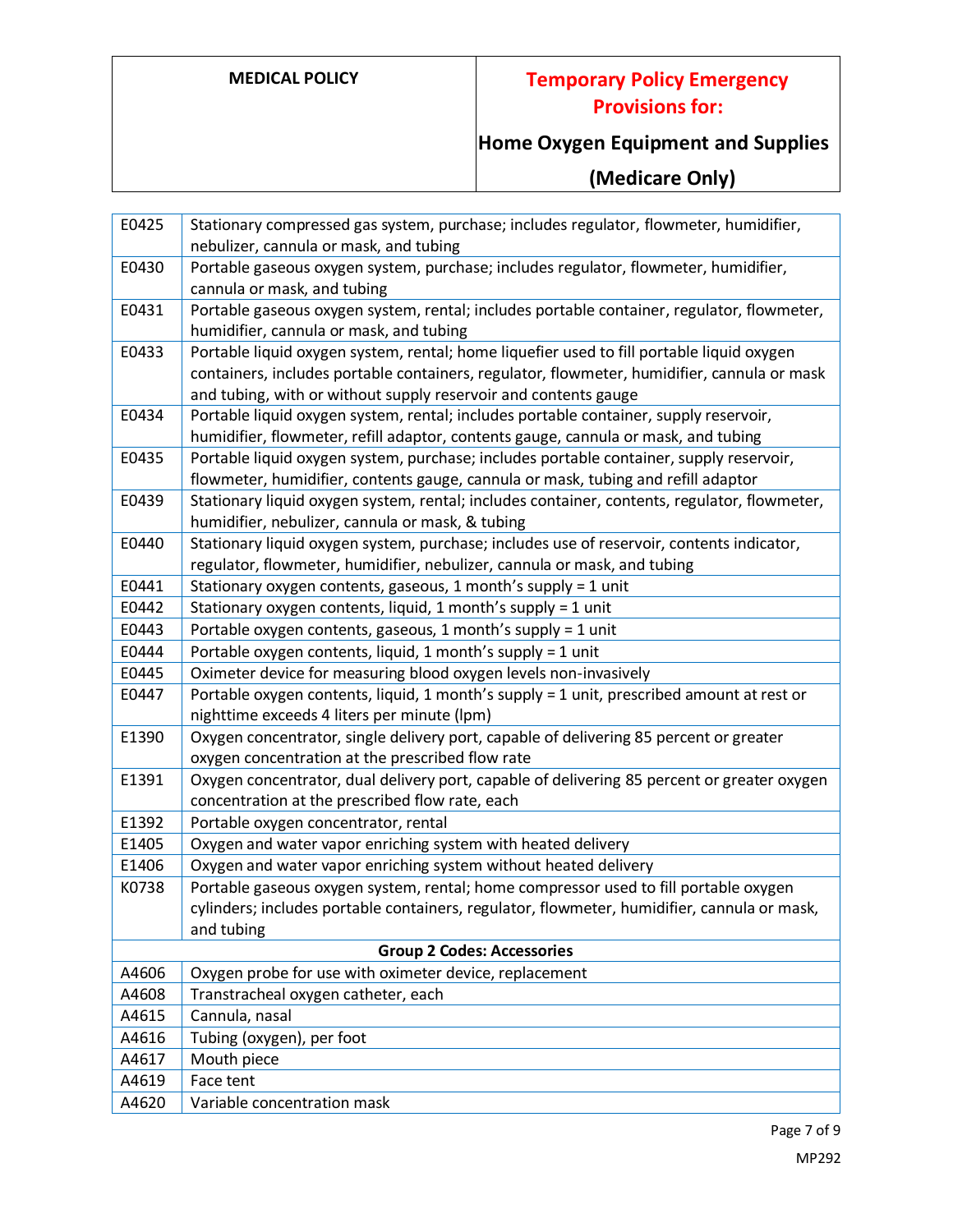## **Home Oxygen Equipment and Supplies**

**(Medicare Only)**

| A7525              | Tracheostomy mask, each                                                                   |
|--------------------|-------------------------------------------------------------------------------------------|
| A9900              | Miscellaneous DME supply, accessory, and/or service component of another hcpcs code       |
| E0455              | Oxygen tent, excluding croup or pediatric tents                                           |
| E0555              | Humidifier, durable, glass or autoclavable plastic bottle type, for use with regulator or |
|                    | flowmeter                                                                                 |
| E0580              | Nebulizer, durable, glass or autoclavable plastic, bottle type, for use with regulator or |
|                    | flowmeter                                                                                 |
| E1352              | Oxygen accessory, flow regulator capable of positive inspiratory pressure                 |
| E1353              | Regulator                                                                                 |
| E1354              | Oxygen accessory, wheeled cart for portable cylinder or portable concentrator, any type,  |
|                    | replacement only, each                                                                    |
| E1355              | Stand/rack                                                                                |
| E1356              | Oxygen accessory, battery pack/cartridge for portable concentrator, any type, replacement |
|                    | only, each                                                                                |
| E1357              | Oxygen accessory, battery charger for portable concentrator, any type, replacement only,  |
|                    | each                                                                                      |
| E1358              | Oxygen accessory, dc power adapter for portable concentrator, any type, replacement only, |
|                    | each                                                                                      |
| <b>Not Covered</b> |                                                                                           |
| A4575              | Topical hyperbaric oxygen chamber, disposable                                             |
| E0446              | Topical oxygen delivery system, not otherwise specified, includes all supplies and        |
|                    | accessories                                                                               |
|                    |                                                                                           |

## **INSTRUCTIONS FOR USE**

Company Medical Policies serve as guidance for the administration of plan benefits. Medical policies do not constitute medical advice nor a guarantee of coverage. Company Medical Policies are reviewed annually and are based upon published, peer-reviewed scientific evidence and evidence-based clinical practice guidelines that are available as of the last policy update. The Companies reserve the right to determine the application of Medical Policies and make revisions to Medical Policies at any time. Providers will be given at least 60-days notice of policy changes that are restrictive in nature.

The scope and availability of all plan benefits are determined in accordance with the applicable coverage agreement. Any conflict or variance between the terms of the coverage agreement and Company Medical Policy will be resolved in favor of the coverage agreement.